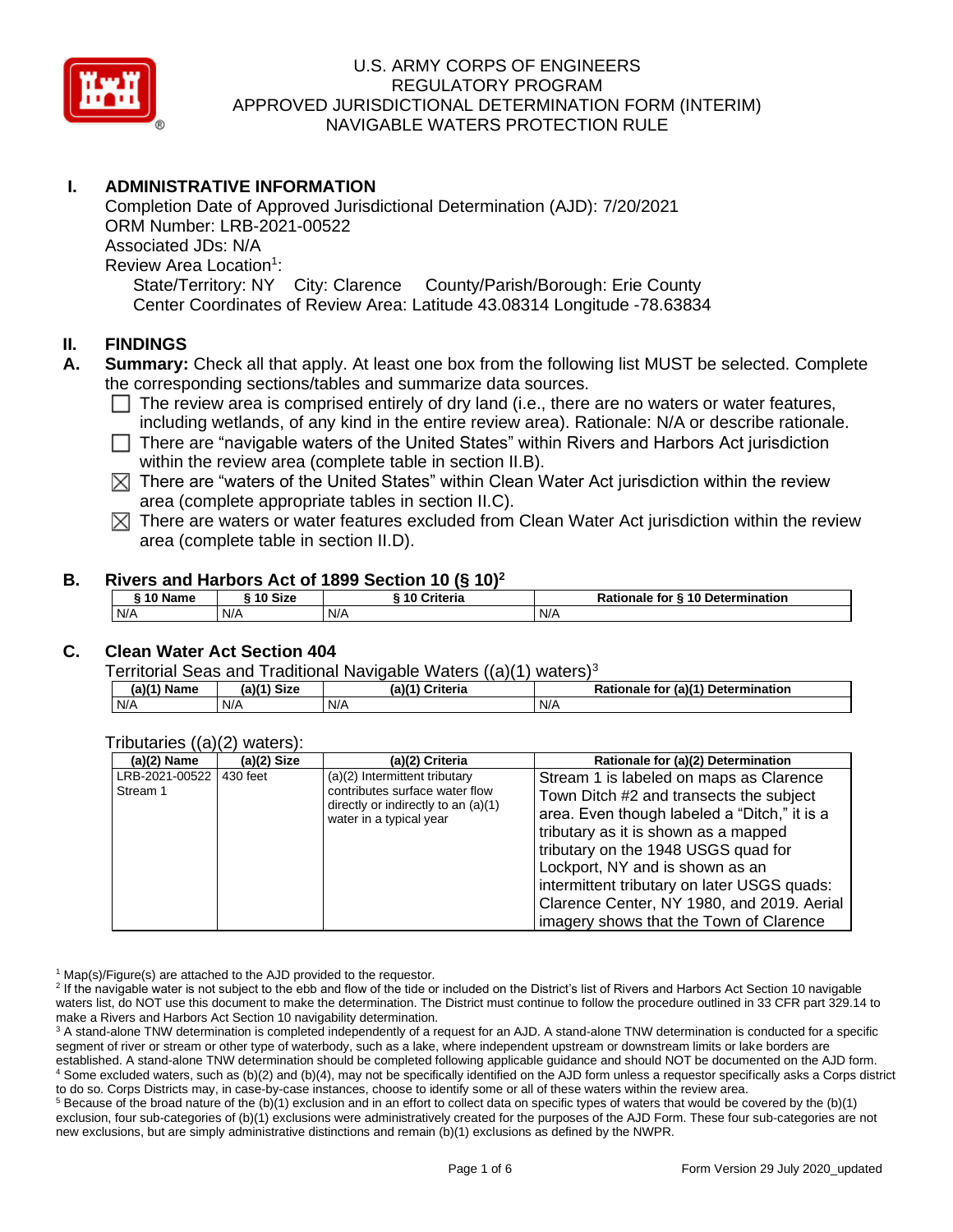

| began maintaining Stream 1 as one of their      |
|-------------------------------------------------|
| Town ditches in 1977. The report titled,        |
| "Wetland Delineation for Goodrich Road,         |
|                                                 |
| Clarence, NY - prepared for Richard Polak;      |
| April 2021" indicates that Stream 1 has         |
| intermittent flow. During the July 6, 2021 site |
| inspection, it was observed that the tributary  |
| was not flowing. July is within the typical dry |
| season for the subject area and according to    |
| the ATP this was a period of normal             |
| conditions, supporting a determination of       |
| intermittent flow. This stream is also shown    |
| on the USFWS National Wetlands Inventory        |
| Maps, labeled as a R-Riverine, 4 -              |
| Intermittent, SB - Streambed, C -               |
| Seasonally flooded, x - excavated               |
| (Specifically stating that this item is used as |
| a modifier to wetlands basins or channels       |
|                                                 |
| that were excavates by humans). Multiple        |
| aerial (Sep. 2018, Jun. 2014, and Mar.          |
| 1995) and oblique imagery (April 17, 2016,      |
| November 21, 2019, and April 25, 2020)          |
| show water within the channel. Since the        |
| aerials and oblique images show water           |
| inundation throughout the channel in many       |
| different dates throughout the year, during     |
| dry and wet seasons, this is further            |
| supporting the determination of intermittent    |
| flow. Overall, in-office resources and the      |
| July 6, 2021 site visit support the flow        |
| regime of intermittent and that this is a       |
| natural tributary that has been altered by      |
| humans. Therefore, it has been determined       |
| that this resource meets the definition of an   |
| $(a)(2)$ water.                                 |

Lakes and ponds, and impoundments of jurisdictional waters ((a)(3) waters):

| $(a)(3)$ Name | <b>Size</b><br>(2)(2)<br>ιαπ | (a)(3)(<br><b>Criteria</b> | (a)(3) Determination<br>Rationale<br>tor |
|---------------|------------------------------|----------------------------|------------------------------------------|
| N/A           | N/A                          | N/A                        | N/A                                      |

| Adjacent wetlands $((a)(4)$ waters): |               |               |                 |                                    |
|--------------------------------------|---------------|---------------|-----------------|------------------------------------|
|                                      | $(a)(4)$ Name | $(a)(4)$ Size | (a)(4) Criteria | Rationale for (a)(4) Determination |

<sup>1</sup> Map(s)/Figure(s) are attached to the AJD provided to the requestor.

<sup>2</sup> If the navigable water is not subject to the ebb and flow of the tide or included on the District's list of Rivers and Harbors Act Section 10 navigable waters list, do NOT use this document to make the determination. The District must continue to follow the procedure outlined in 33 CFR part 329.14 to make a Rivers and Harbors Act Section 10 navigability determination.

<sup>3</sup> A stand-alone TNW determination is completed independently of a request for an AJD. A stand-alone TNW determination is conducted for a specific segment of river or stream or other type of waterbody, such as a lake, where independent upstream or downstream limits or lake borders are established. A stand-alone TNW determination should be completed following applicable guidance and should NOT be documented on the AJD form. <sup>4</sup> Some excluded waters, such as (b)(2) and (b)(4), may not be specifically identified on the AJD form unless a requestor specifically asks a Corps district to do so. Corps Districts may, in case-by-case instances, choose to identify some or all of these waters within the review area.

<sup>5</sup> Because of the broad nature of the (b)(1) exclusion and in an effort to collect data on specific types of waters that would be covered by the (b)(1) exclusion, four sub-categories of (b)(1) exclusions were administratively created for the purposes of the AJD Form. These four sub-categories are not new exclusions, but are simply administrative distinctions and remain (b)(1) exclusions as defined by the NWPR.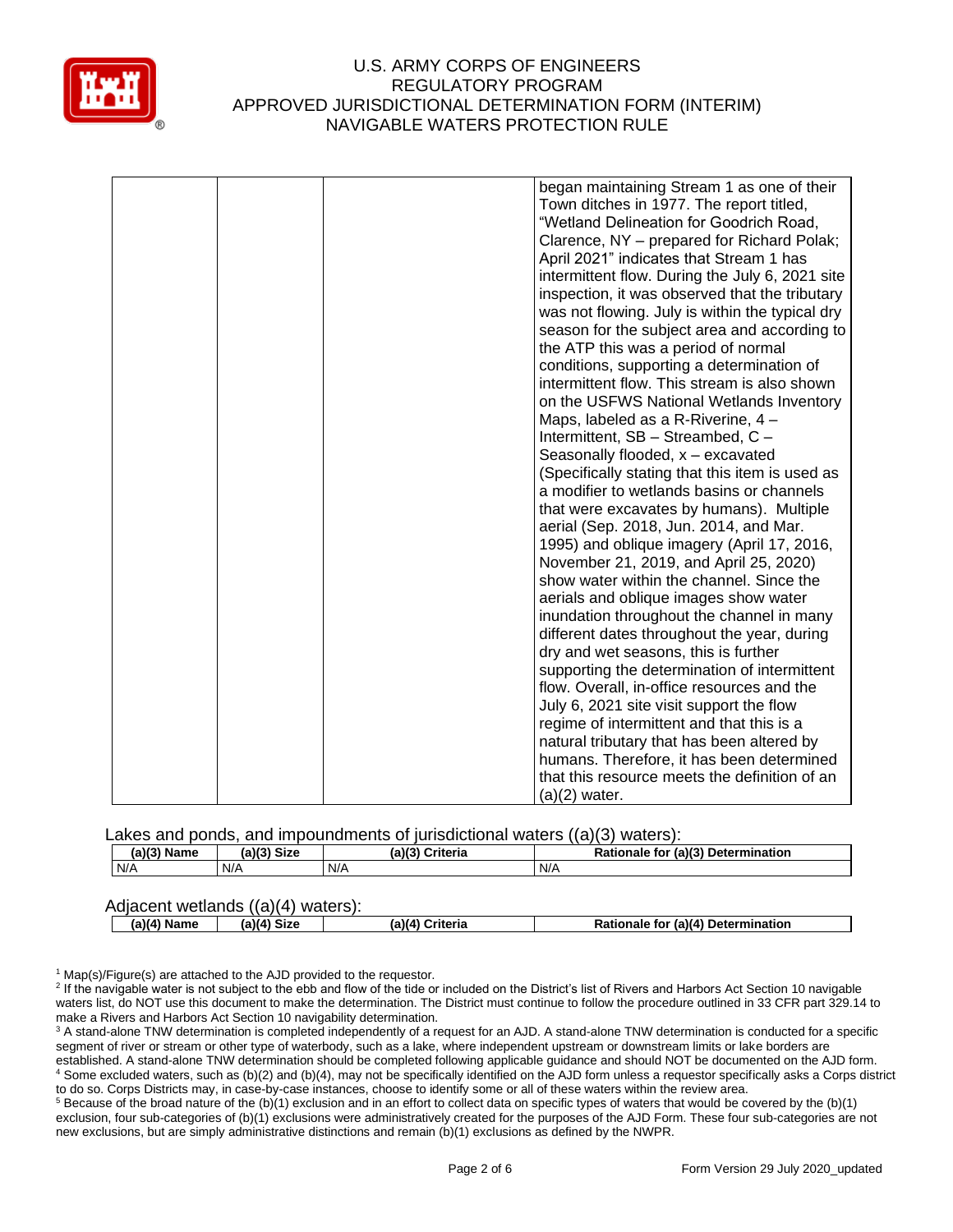

| N/A<br>N/A | N/A | N/A |
|------------|-----|-----|
|------------|-----|-----|

# **D. Excluded Waters or Features**

Excluded waters  $((b)(1) - (b)(12))^4$ :

| <b>Exclusion Name</b>       | <b>Exclusion Size</b> | Exclusion <sup>5</sup>      | <b>Rationale for Exclusion Determination</b>                                                                                                                                                                                                                                                                                                                                                                                                                                                                                                                                                                                                                                                                                                                                                                                                                                                                                                                                                                                                                                                                                                                                                                                                                                                                                                                                                                                                                                                                                                                                                                            |  |
|-----------------------------|-----------------------|-----------------------------|-------------------------------------------------------------------------------------------------------------------------------------------------------------------------------------------------------------------------------------------------------------------------------------------------------------------------------------------------------------------------------------------------------------------------------------------------------------------------------------------------------------------------------------------------------------------------------------------------------------------------------------------------------------------------------------------------------------------------------------------------------------------------------------------------------------------------------------------------------------------------------------------------------------------------------------------------------------------------------------------------------------------------------------------------------------------------------------------------------------------------------------------------------------------------------------------------------------------------------------------------------------------------------------------------------------------------------------------------------------------------------------------------------------------------------------------------------------------------------------------------------------------------------------------------------------------------------------------------------------------------|--|
| LRB-2021-00522<br>Wetland B | 0.84 acres            | (b)(1) Non-adjacent wetland | Wetland B does not meet the definition of an<br>$(a)(1)$ , $(a)(2)$ , $(a)(3)$ , or $(a)(4)$ water.<br>Wetland B does meet the definition of a<br>wetland and the boundaries on the subject<br>parcel are accurate as reported in the<br>submitted report titled, "Wetland Delineation<br>for Goodrich Road, Clarence, NY -<br>prepared for Richard Polak; April 2021". The<br>wetland does not abut an $(a)(1)-(a)(3)$ water<br>because the stream has been maintained by<br>the Town of Clarence since at least the late<br>1970s and the adjacent areas around the<br>channel, with widths of 30 to 90 feet wide,<br>has been effectively drained causing<br>separation between the wetland and stream<br>with no regular surface water exchange<br>within a typical year. Wetland B is not<br>separated from an $(a)(1)-(a)(3)$ water by a<br>natural berm or barrier. Wetland B is<br>separated from stream 1 by a man-made<br>feature (composed of side-cast/spread<br>material that has been drained), but the<br>manmade feature does not have an<br>engineered mechanism for water exchange<br>(inundation or flooding from typical storm<br>events) in a typical year. Specifically,<br>through the review of the submitted wetland<br>delineation report, Wetland B's boundaries<br>extend outside the project area but are<br>reported to be surrounded by uplands with<br>no surface water connections observed.<br>Based on the above discussion, a review of<br>the submitted wetland delineation report,<br>and an in-office resource review, it has been<br>determined that Wetland B is a (b)(1) non- |  |
|                             |                       |                             | adjacent wetland.                                                                                                                                                                                                                                                                                                                                                                                                                                                                                                                                                                                                                                                                                                                                                                                                                                                                                                                                                                                                                                                                                                                                                                                                                                                                                                                                                                                                                                                                                                                                                                                                       |  |
|                             |                       |                             |                                                                                                                                                                                                                                                                                                                                                                                                                                                                                                                                                                                                                                                                                                                                                                                                                                                                                                                                                                                                                                                                                                                                                                                                                                                                                                                                                                                                                                                                                                                                                                                                                         |  |

<sup>1</sup> Map(s)/Figure(s) are attached to the AJD provided to the requestor.

 $5$  Because of the broad nature of the (b)(1) exclusion and in an effort to collect data on specific types of waters that would be covered by the (b)(1) exclusion, four sub-categories of (b)(1) exclusions were administratively created for the purposes of the AJD Form. These four sub-categories are not new exclusions, but are simply administrative distinctions and remain (b)(1) exclusions as defined by the NWPR.

<sup>&</sup>lt;sup>2</sup> If the navigable water is not subject to the ebb and flow of the tide or included on the District's list of Rivers and Harbors Act Section 10 navigable waters list, do NOT use this document to make the determination. The District must continue to follow the procedure outlined in 33 CFR part 329.14 to make a Rivers and Harbors Act Section 10 navigability determination.

<sup>&</sup>lt;sup>3</sup> A stand-alone TNW determination is completed independently of a request for an AJD. A stand-alone TNW determination is conducted for a specific segment of river or stream or other type of waterbody, such as a lake, where independent upstream or downstream limits or lake borders are established. A stand-alone TNW determination should be completed following applicable guidance and should NOT be documented on the AJD form. <sup>4</sup> Some excluded waters, such as (b)(2) and (b)(4), may not be specifically identified on the AJD form unless a requestor specifically asks a Corps district to do so. Corps Districts may, in case-by-case instances, choose to identify some or all of these waters within the review area.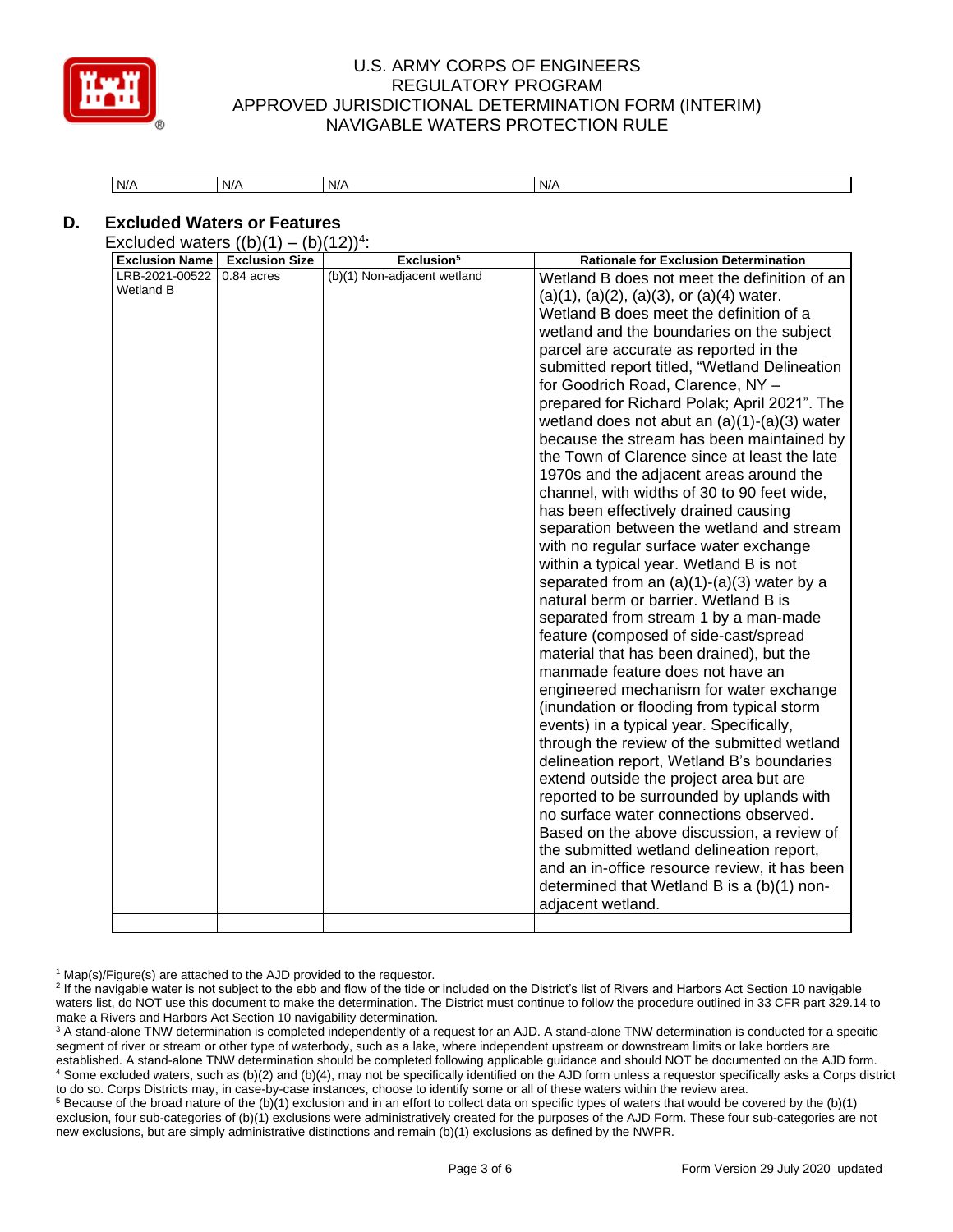

| LRB-2020-00522<br>Wetland A | 1.23 acres | (b)(1) Non-adjacent wetland | Wetland A does not meet the definition of an<br>$(a)(1)$ , $(a)(2)$ , $(a)(3)$ , or $(a)(4)$ water.<br>Wetland A does meet the definition of a<br>wetland and the boundaries on the subject<br>parcel are accurate as reported in the<br>submitted report titled, "Wetland Delineation<br>for Goodrich Road, Clarence, NY -<br>prepared for Richard Polak; April 2021". The<br>wetland does not abut an $(a)(1)-(a)(3)$ water<br>because the stream has been maintained by<br>the Town of Clarence since at least the late<br>1970s and the adjacent areas around the<br>channel, with widths of 30 to 90 feet wide,<br>has been effectively drained causing<br>separation between the wetland and stream<br>with no regular surface water exchange<br>within a typical year. Wetland A is not<br>separated from an $(a)(1)-(a)(3)$ water by a<br>natural berm or barrier. Wetland A is<br>separated from stream 1 by a man-made<br>feature (composed of side-cast/spread<br>material that has been drained), but the<br>manmade feature does not have an<br>engineered mechanism for water exchange<br>(inundation or flooding from typical storm<br>events) in a typical year. Specifically,<br>through the review of the submitted wetland<br>delineation report, Wetland A's boundaries<br>extend outside the project area but are<br>reported to be surrounded by uplands with<br>no surface water connections observed.<br>Based on the above discussion, a review of |
|-----------------------------|------------|-----------------------------|-----------------------------------------------------------------------------------------------------------------------------------------------------------------------------------------------------------------------------------------------------------------------------------------------------------------------------------------------------------------------------------------------------------------------------------------------------------------------------------------------------------------------------------------------------------------------------------------------------------------------------------------------------------------------------------------------------------------------------------------------------------------------------------------------------------------------------------------------------------------------------------------------------------------------------------------------------------------------------------------------------------------------------------------------------------------------------------------------------------------------------------------------------------------------------------------------------------------------------------------------------------------------------------------------------------------------------------------------------------------------------------------------------------------------------------------------------------------------------|
|                             |            |                             |                                                                                                                                                                                                                                                                                                                                                                                                                                                                                                                                                                                                                                                                                                                                                                                                                                                                                                                                                                                                                                                                                                                                                                                                                                                                                                                                                                                                                                                                             |
|                             |            |                             | the submitted wetland delineation report,<br>and an in-office resource review, it has been<br>determined that Wetland A is a (b)(1) non-                                                                                                                                                                                                                                                                                                                                                                                                                                                                                                                                                                                                                                                                                                                                                                                                                                                                                                                                                                                                                                                                                                                                                                                                                                                                                                                                    |
|                             |            |                             | adjacent wetland.                                                                                                                                                                                                                                                                                                                                                                                                                                                                                                                                                                                                                                                                                                                                                                                                                                                                                                                                                                                                                                                                                                                                                                                                                                                                                                                                                                                                                                                           |

# **III. SUPPORTING INFORMATION**

- **A. Select/enter all resources** that were used to aid in this determination and attach data/maps to this document and/or references/citations in the administrative record, as appropriate.
	- **\_X\_** Information submitted by, or on behalf of, the applicant/consultant: "Wetland Delineation for Goodrich Road, Clarence, NY – prepared for Richard Polak; April 2021" submitted/completed by

 $1$  Map(s)/Figure(s) are attached to the AJD provided to the requestor.

<sup>&</sup>lt;sup>2</sup> If the navigable water is not subject to the ebb and flow of the tide or included on the District's list of Rivers and Harbors Act Section 10 navigable waters list, do NOT use this document to make the determination. The District must continue to follow the procedure outlined in 33 CFR part 329.14 to make a Rivers and Harbors Act Section 10 navigability determination.

<sup>&</sup>lt;sup>3</sup> A stand-alone TNW determination is completed independently of a request for an AJD. A stand-alone TNW determination is conducted for a specific segment of river or stream or other type of waterbody, such as a lake, where independent upstream or downstream limits or lake borders are established. A stand-alone TNW determination should be completed following applicable guidance and should NOT be documented on the AJD form. 4 Some excluded waters, such as (b)(2) and (b)(4), may not be specifically identified on the AJD form unless a requestor specifically asks a Corps district to do so. Corps Districts may, in case-by-case instances, choose to identify some or all of these waters within the review area.

 $5$  Because of the broad nature of the (b)(1) exclusion and in an effort to collect data on specific types of waters that would be covered by the (b)(1) exclusion, four sub-categories of (b)(1) exclusions were administratively created for the purposes of the AJD Form. These four sub-categories are not new exclusions, but are simply administrative distinctions and remain (b)(1) exclusions as defined by the NWPR.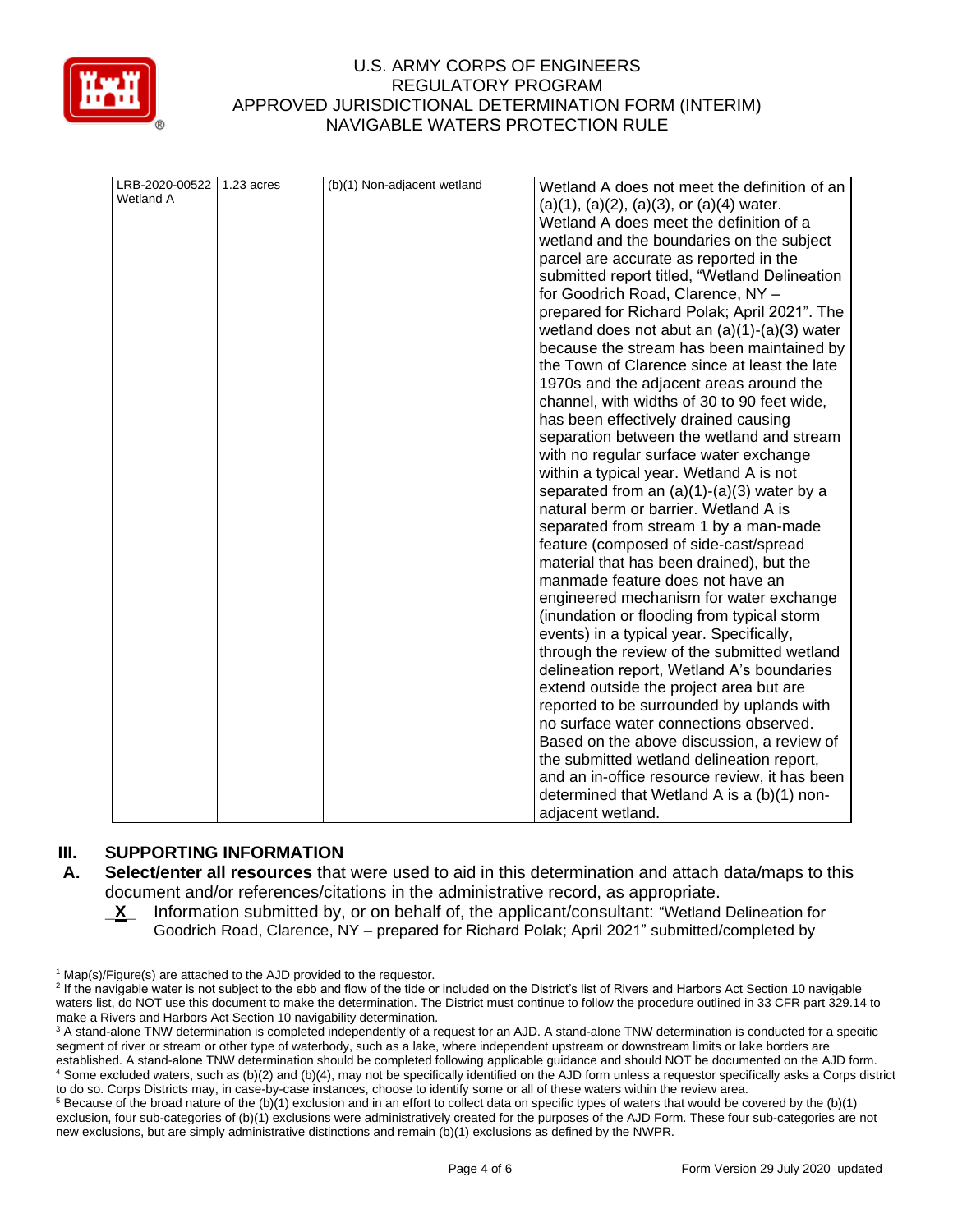

Wetlands Investigation Company – Project Manager: Erik Krull. This information *is* sufficient for purposes of this AJD. Rationale: *The information in the report was sufficient to determine the wetland boundaries and help determine federal jurisdiction.* **\_\_\_** Data sheets prepared by the Corps: *None.*

- **\_X\_** Photographs: *Oblique Imagery from Connect Explorer [\(https://explorer.pictometry.com/index.php\)](https://explorer.pictometry.com/index.php) – dates: April 17, 2016, November 21, 2019, April 25, 2020. Google Earth Aerials dated*
- **\_X\_** Corps Site visit(s) conducted on: *Date(s). July 6, 2021.* **\_\_\_** Previous Jurisdictional Determinations (AJDs or PJDs): *None.*
- **\_X\_** Antecedent Precipitation Tool: *provide detailed discussion in Section III.B.*
- **\_X\_** USDA NRCS Soil Survey: *[https://websoilsurvey.sc.egov.usda.gov/App/WebSoilSurvey.aspx,](https://websoilsurvey.sc.egov.usda.gov/App/WebSoilSurvey.aspx) Goodrich Road, Clarence, New York; accessed on July 6, 2021.*
- **\_X\_** USFWS NWI maps: *<https://fwsprimary.wim.usgs.gov/decoders/wetlands.aspx> and [https://www.fws.gov/wetlands/data/mapper.html,](https://www.fws.gov/wetlands/data/mapper.html) viewed study area on July 16, 2021.*
- **\_X\_** USGS topographic maps: *NY-Lockport 1948, NY-Clarence Center 1980 and 2019; accessed July 16, 2021.*

### **Other data sources used to aid in this determination:**

| Data Source (select)       | Name and/or date and other relevant information                                         |
|----------------------------|-----------------------------------------------------------------------------------------|
| <b>USGS Sources</b>        | N/A.                                                                                    |
| <b>USDA Sources</b>        | N/A.                                                                                    |
| <b>NOAA Sources</b>        | N/A.                                                                                    |
| <b>USACE Sources</b>       | N/A.                                                                                    |
| State/Local/Tribal Sources | N/A.                                                                                    |
| <b>Other Sources</b>       | New York State Department of Environmental Conservation (NYSDEC) Environmental Resource |
|                            | Mapper - https://gisservices.dec.ny.gov/gis/erm/ - accessed on July 16, 2021.           |

# **Typical year assessment(s): APT Methodology**

The APT pulls precipitation data from NOAA's Daily Global Historical Climatology Network. The APT evaluates normal precipitation conditions based on the three 30-day periods preceding the observation date. For each period, a weighted condition value is assigned by determining whether the 30-day precipitation total falls within, above, or below the  $70<sup>th</sup>$  and  $30<sup>th</sup>$  percentiles for totals from the same date range over the preceding 30 years. The APT then makes a determination of "normal," "wetter than normal," or "drier than normal" based on the condition value sum. The APT also displays results generated via the Palmer Drought Severity Index (PDSI) and the University of Delaware WebWIMP.

 $1$  Map(s)/Figure(s) are attached to the AJD provided to the requestor.

<sup>&</sup>lt;sup>2</sup> If the navigable water is not subject to the ebb and flow of the tide or included on the District's list of Rivers and Harbors Act Section 10 navigable waters list, do NOT use this document to make the determination. The District must continue to follow the procedure outlined in 33 CFR part 329.14 to make a Rivers and Harbors Act Section 10 navigability determination.

<sup>&</sup>lt;sup>3</sup> A stand-alone TNW determination is completed independently of a request for an AJD. A stand-alone TNW determination is conducted for a specific segment of river or stream or other type of waterbody, such as a lake, where independent upstream or downstream limits or lake borders are established. A stand-alone TNW determination should be completed following applicable guidance and should NOT be documented on the AJD form. <sup>4</sup> Some excluded waters, such as (b)(2) and (b)(4), may not be specifically identified on the AJD form unless a requestor specifically asks a Corps district

to do so. Corps Districts may, in case-by-case instances, choose to identify some or all of these waters within the review area.  $5$  Because of the broad nature of the (b)(1) exclusion and in an effort to collect data on specific types of waters that would be covered by the (b)(1)

exclusion, four sub-categories of (b)(1) exclusions were administratively created for the purposes of the AJD Form. These four sub-categories are not new exclusions, but are simply administrative distinctions and remain (b)(1) exclusions as defined by the NWPR.